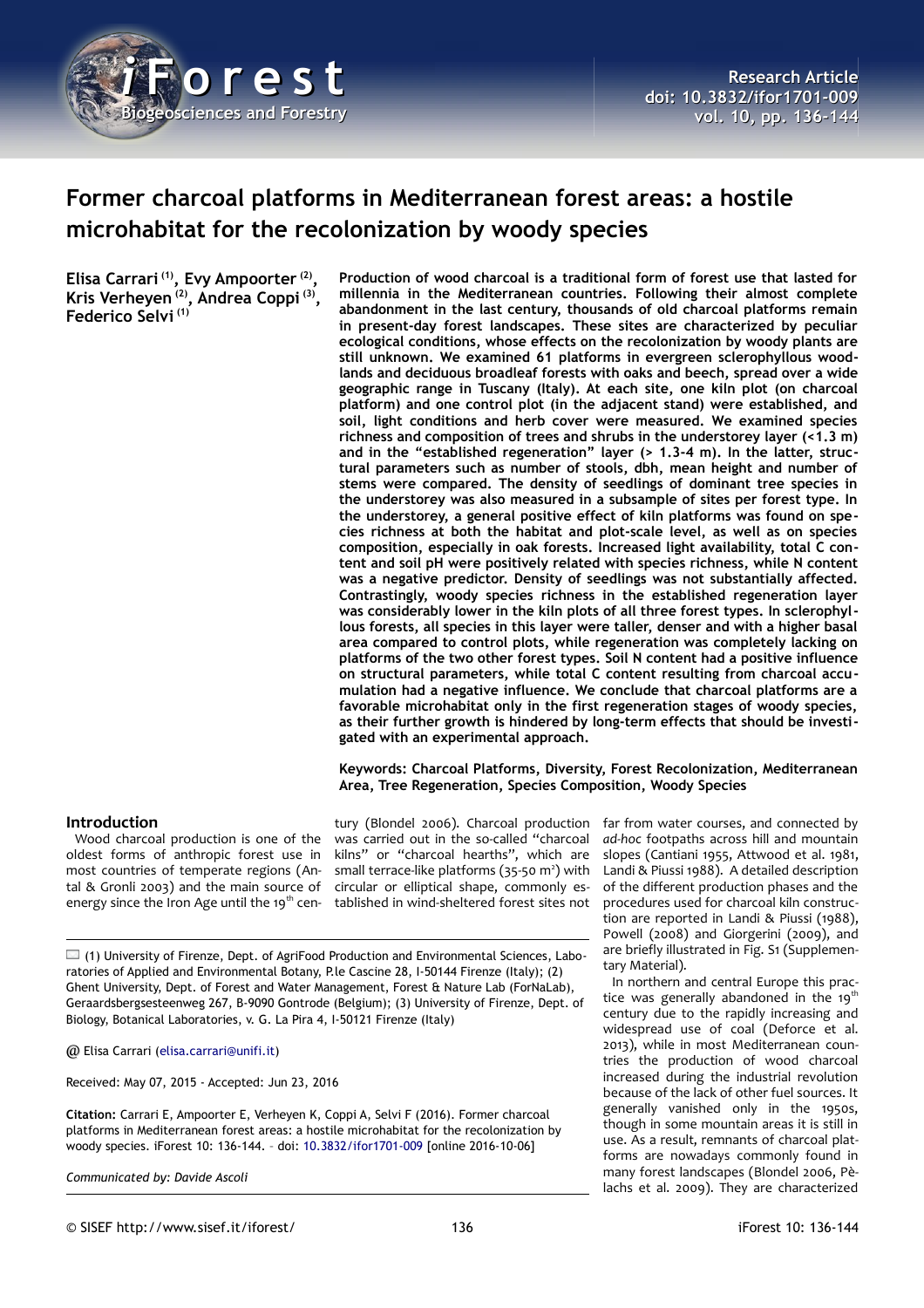<span id="page-1-0"></span>**Fig. 1** - Geographic location of the forest stands and the investigated charcoal platforms in Tuscany (central



by clear alterations of color and texture of the soil material due to the charred woody remains (Montanari et al. 2000). In fact, the condensed aromatic structure of wood charcoal allows fragments and particles to persist in soils and other sedimentary records over millennial time-scales (Cheng et al. 2008, Zimmerman 2010). Anthropogenic deposits of charcoal dating back to the Neolithic period have been documented in Germany and Italy (Cremaschi et al. 2006, Ludemann 2010) and very old samples (> 8000 years BP) originating from wildfires have been found almost unaltered in forest soils of the Italian Alps (Valese et al. 2014).

Several anthracological studies have been carried out to reconstruct the former tree species composition of forests through the identification of the woody taxa used for charcoal production, thus highlighting the usefulness of charcoal platforms in detecting vegetation changes through time (Montanari et al. 2000, Ludemann 2003, Nelle 2003, Ludemann et al. 2004). However, the present-day vegetation of these sites has been rarely investigated in Europe (Wittig et al. 1999, Carrari et al. 2016a), and no studies focused on the tree regeneration and forest recolonization processes in charcoal platforms.

Successful recolonization of charcoal platforms by woody species is expected because of the apparently favorable conditions such as the low degree of rockiness, flat terrain and often a higher availability of light (Carrari et al. 2016a). On the other hand, adult trees are usually absent in most of the platforms, even in those abandoned several decades ago. This suggests that tree regeneration and establishment is hampered by unknown persistent biotic or abiotic factors, which represent a legacy of the past forest use still affecting ecosystem dynamics at the "microhabitat" scale.

In order to test this hypothesis, we analyzed the diversity, density and structural parameters of trees and shrub species in the regeneration layer  $(4 \, m)$  of these platforms, and compared them with control sites located in the adjacent forest environment. Differences were then related to variation in light, soil conditions and herb cover measured at the same sites. Using such a paired design and an extensive sampling in three major forest types of central Italy, we could provide the first insights into the long-term effects of the old charcoal platforms on woody species regeneration in the Mediterranean area, and on the possible driving factors.

# **Material and methods**

# *Study area*

This study was performed in the forests of Tuscany (central Italy - [Fig. 1\)](#page-1-0). The study area includes three main climate and forest types, according to the EEA classification system (European Environment Agency 2007): (1) meso-mediterranean evergreen forest dominated by *Quercus ilex* L. and sclerophyllous shrubs, along the Tyrrhenian coast (hereafter: "sclerophyllous" forests); (2) supra-Mediterranean thermophilous mixed communities dominated by deciduous oaks (*Quercus cerris* L., *Q. petraea* (Matt.) Liebl., *Q. pubescens* Willd.) in the hilly areas of central Tuscany (hereafter: "oak" forests); (3) montane forests with beech (*Fagus sylvatica* L.), on the Apennine chain (Casentino and Mugello areas) and the volcanic massif of Mt. Amiata (hereafter: "beech" forests). Mean annual rainfall and temperature in this area vary from 780.7 mm and 15.4 °C along the coast to 1.641 mm and 8.7 °C on the Apennines (period 1961- 1990 – Regione Toscana 2016). The investigated area is characterized by a variety of geolithological formations and soil conditions, but cambisols are the prevalent type according to the Soil Atlas of Europe (European Soil Bureau Network 2005).

## *Field sampling design and data collection*

An extensive search for abandoned charcoal platforms was carried out with *ad-hoc* field trips in representative areas of the three main forest types described above. Charcoal platforms were easily recognized due to the characteristics of the ground surface (Attwood et al. 1981, Landi & Piussi 1988, Ludemann 2012). One-hundred fiftyfour different platforms were identified, and their position recorded with a GPS device. At each site, altitude, slope, aspect, soil type and tree species composition of the adjacent forest stands were also recorded. Sixty-one out of the above 154 sites were randomly selected among those that were not affected by recent anthropogenic or animal disturbance: (i) 18 "sclerophyllous" sites in 4 geographically distant forest stands; (ii) 22 "oak" sites in 3 stands; (iii) 21 "beech" sites in 3 stands. In the two areas (Volterra hills and Farma-Merse) both sclerophyllous and oak stands were present [\(Fig. 1,](#page-1-0) [Tab. 1\)](#page-2-0). The main geographical and environmental variables of these sites are given in [Tab. 1.](#page-2-0) All but two sites are included in protected areas of the Natura 2000 network, Nature Reserves and National Parks. Charcoal production in all sites lasted for centuries and was abandoned at least 60 years ago, while the coppice-with-standards management for firewood production was abandoned later (ca. 45-50 years ago) in both oak and beech forests. In the sclerophyllous stands, this management type was abandoned more recently or it is still in use (Carrari & Selvi, personal observation).

At each selected site, a 3×3 m quadrat (hereafter: "kiln plot", KP) was established in the center of the charcoal kiln platform. The relatively small size and the general shape of the platforms did not allow the adoption of larger quadrats, which would have included the kiln-forest edge. Light conditions (Photosyntetic Active Radiation, PAR), herbaceous cover and soil factors were measured following the protocol described in Carrari et al. (2016a); observations on the soil profile were also conducted in each quadrat.

Tree regeneration was analyzed in two distinct layers: (I) the understorey vegetation layer (<  $1.3 \text{ m}$  – hereafter: "UVL") and the established tree regeneration layer (1.3-4 m – "ETL"). In the UVL, seedlings of all tree and shrub species were identified and their maximum height was recorded. The ground cover percentage of each of these species was quantified as the projection of their crown foliage on the soil sur-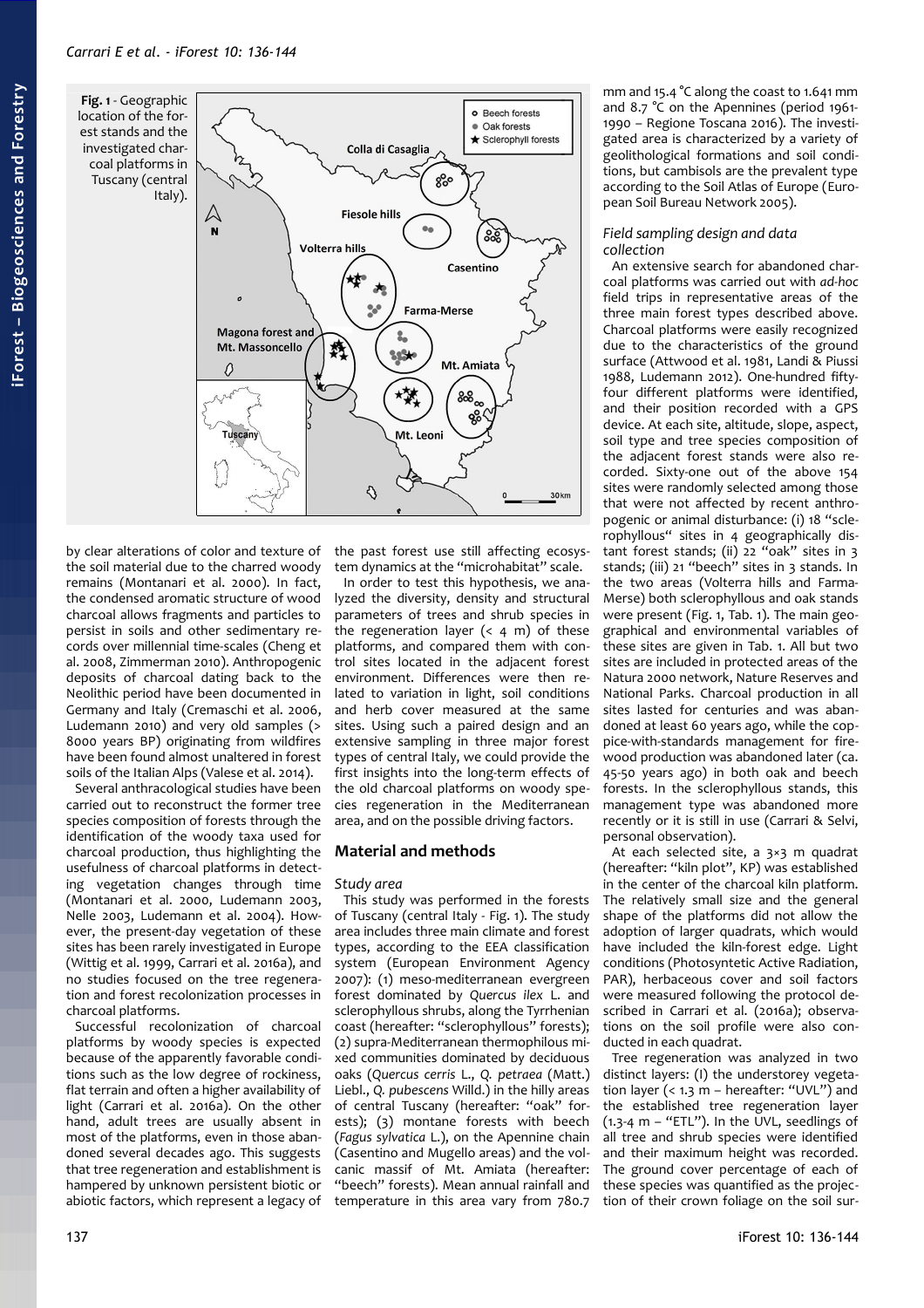<span id="page-2-0"></span>**Tab. 1** - Main geographical and environmental variables of the studied sites, with number of charcoal kiln (KP) and control plots (CP) for each of the examined forest stands. (\*): Variables considered in the starting mixed model as predictors for the response variables.

| <b>District</b>                   | Lat<br>Long                            | No<br><b>KP</b> | No<br>СP     | Forest<br>Type*         | Elev. Range<br>(m a.s.l.) | Aspect*                 | Parent rock<br>material         | Slope<br>inclination |           |
|-----------------------------------|----------------------------------------|-----------------|--------------|-------------------------|---------------------------|-------------------------|---------------------------------|----------------------|-----------|
|                                   |                                        |                 |              |                         |                           |                         |                                 | kiln                 | control   |
| Colla di Casaglia                 | 44°01′57″ N<br>11°29' 01" E            | 5.              | 5.           | Beech                   | 972-1029                  | SE/E/NE                 | marl-sandstone                  | 0                    | 10-50%    |
| Mt. Amiata                        | 42°52′10″N<br>11°35′03″E               | 11              | 11           | Beech                   | 846-1268                  | N/NE/E/SE/<br>S/SW/W/NW | trachyte                        | 0                    | 20-50%    |
| Casentino                         | 43°48′19″N<br>11°52′09″E               | 5.              | 5.           | Beech                   | 1040-1223                 | S/SE/E                  | marl-sandstone                  | 0                    | $5 - 45%$ |
| Volterra hills                    | 43°25′55″N<br>11°00′02″E               | 7               | 7            | Oaks/<br>Sclerophyllous | 382-967                   | E/SE/N/<br>NW/NE        | diabase/limestone/<br>sandstone | 0                    | $3 - 40%$ |
| Fiesole hills                     | 43°48′15″N<br>11°20′27″E               | $\mathcal{P}$   | $\mathbf{2}$ | Oaks                    | 242-347                   | W/E                     | marl-calcareous                 | 0                    | $3 - 5%$  |
| Farma-Merse                       | 43°05′22″ N<br>11 $^{\circ}$ 10' 46" E | 15              | 15           | Oaks/<br>Sclerophyllous | 265-511                   | N/NE/E/SE<br>/S/SW/W/NW | quarzitic sandstone             | 0                    | $3 - 40%$ |
| Mt. Leoni                         | 42°56′27″N<br>11°10' 58" E             | 5               | 5            | Sclerophyllous          | 155-437                   | $S/SW/-/W/E$            | quarzitic sandstone             | 0                    | $3 - 35%$ |
| Magona Forest/<br>Mt. Massoncello | 43°15′50″N<br>10°37' 54" E             |                 |              | Sclerophyllous          | 157-201                   | W/NW/N/SE               | marl-clay/sandstone             | 0                    | 3-20%     |

face. According to Pignatti (1982), we considered as trees all woody angiosperms or gymnosperms belonging to the Raunkiaer's life forms "Pscap" (scapose phanerophyte) and "Pcaesp" (caespitose phanerophyte). In addition, the number of seedlings (height  $<$  1.3 m) of the dominant species (all belonging to the Fagaceae family) was counted within the quadrat in a subsample of five randomly selected platforms for each forest type (15 plots in total - Tab. S4 in Supplementary Material).

In the "ETL", we recorded the species richness of trees and shrubs and the following structural parameters: number of trees/stools, number of stems per stool, diameter at breast height (dbh, cm) of each stem (> 0.5 cm), and mean height of the stems for each stool.

For each of the 61 kiln plots, the same measurements mentioned above were taken in a control plot (CP) of the same size randomly established in the stand adjacent to the kiln platform at a distance of 10- 20 m from the edge of the KP (depending on local topographic and ground conditions); downhill locations were excluded to avoid potential charcoal "contamination" by runoff. This allowed to minimize the variation of the major environmental factors (altitude, parent rock material, slope inclination and slope aspect) between each kiln plot and its respective control plot.

# *Data analysis*

All statistical analyses were performed in R 3.1.2 (R Core Team 2014). Soil factors, PAR values and herbaceous cover were compared between KP and CP using the non-parametric Mann-Whitney U test, due to the violation of assumptions of normality and homogeneity of the variance ("wilcox.test" function). Differences in woody species composition of the UVL between KP and CP in each forest type were assessed using the non-metric multi-

dimensional scaling (NMDS) based on the cover-weighted Bray-Curtis dissimilarity index ("metaMDS" function of the "vegan" package – Oksanen et al. 2015). Significance of the differences were tested by permutational multivariate analysis of variance (PERMANOVA) using the "adonis" function with 999 permutations. To verify that such differences were related to the effect of the factor kiln/control (*i.e.*, to dissimilarities in composition between kiln and control plots) and not to a dispersion effect (*i.e.*, dissimilarities within each of the two plot types), we tested for multivariate homogeneity of dispersion using the "betadisper" function, a multivariate analogue of the Levene's test for homogeneity of variances (Anderson 2001, Oksanen et al. 2015).

Density of seedlings of the locally dominant tree species was compared between KP and CP using the non-parametric Mann-Whitney U test. The effects of the charcoal kiln platforms on species richness (SR) at the habitat level (*γ*-diversity of KP and CP) and plot level (mean SR for KP and CP) in the UVL and in the ETL were also evaluated.

A mixed model approach was adopted in order to examine all tree regeneration parameters (seedling density of dominant species, SR in UVL and ETL and structural parameters) as response variables to the following predictor variables: forest type (levels: sclerophyllous, oak, beech), environmental variables (altitude, parent rock, slope inclination and slope aspect), soil and light factors (N, C, pH and PAR) and herbaceous cover. First, predictor variables were tested for collinearity using Pearson's and Spearman's correlation analysis to obtain quantitative and ordinal correlation coefficients, respectively. The association between nominal variables or between a nominal and a continuous variable was tested by chi-square or Student's *t*-test, respec-

tively. As a result, parent rock material, altitude and pH (associated with forest type) were excluded from further analyses.

The variable "forest stand" was included in the model as random factor to account for possible effects of environmental and/ or management-related factors on the tree regeneration variables specific to each forest area.

Tree seedling density and SR in the understory were initially analyzed using the following model (eqn. 1):

# $y = \alpha + \beta_1 FT \cdot HC + \beta_2 FT \cdot PAR + \beta_3 FT \cdot C +$  $\beta_4$ *FT*⋅*N* +  $\beta_5$  *SA* +  $\beta_6$ *SI* + 1|*FS* +  $\varepsilon$

where *y* is the response variable, *α* is the intercept,  $\beta$  is the parameter to be estimated for each factor, *FT* is the forest type, *HC* is the herb cover, *PAR* is the photosynthetic active radiation measured, *C* is the soil carbon content, *N* is the soil nitrogen content, *SA* is the slope aspect, *SI* is the slope inclination, 1*|FS* indicates the forest stand as random factor and *ε* is the error. The model was tested using the "glmer" function in R with a Poisson error distribution and the "loglink" function of the "lme4" package (Bates et al. 2014). For SR in the ETL, HC was excluded from the model as not relevant for woody species growth in this layer; light was also excluded since PAR values were measured at 1 m above the forest floor.

Starting from these full models, we looked for model parsimony following the approach of Zuur et al. (2009). First, we deleted the random variation across sites while keeping the fixed effect term, using the "glm" function from the "stats" package in R, with a Poisson error distribution, log link and parameter estimation via maximum likelihood. The model yielding the lowest value of the Akaike's Information Criterion (AIC – Akaike 1973) was considered as the best fitting to the data. Once an optimal random structure was found,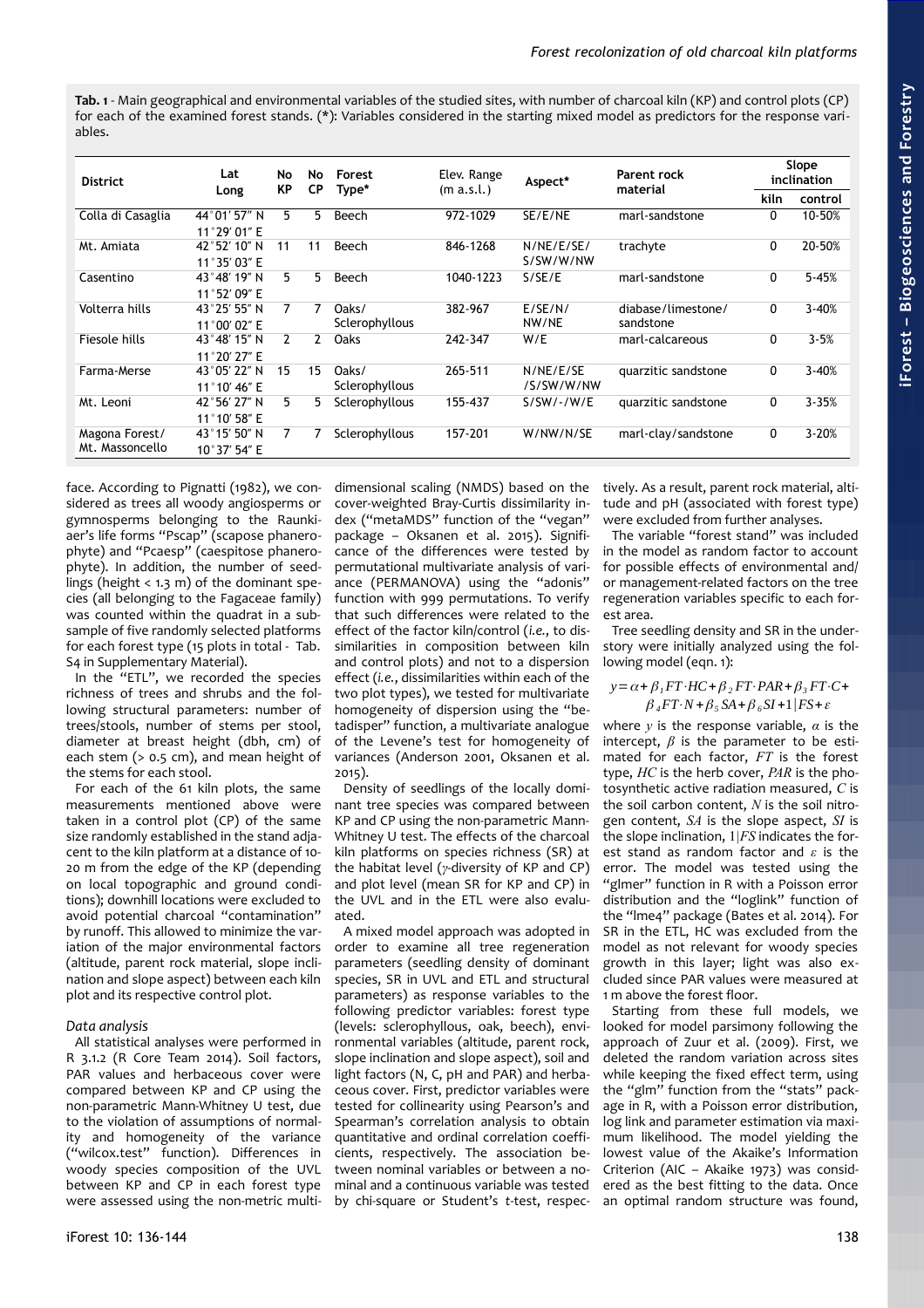<span id="page-3-1"></span>**Tab. 2** - Mean values (± standard deviation) of soil carbon content (C), soil nitrogen content (N), pH and photosyntetic active radiation (PAR) and herbaceous cover (HC) of kiln and control plots (KP, CP) for each forest type (Sclerophyllous, Oaks, Beech).

| Parameter                                 | Sclerophyllous  |                                 |      | Oaks                               |                 |         | Beech                               |                 |       |
|-------------------------------------------|-----------------|---------------------------------|------|------------------------------------|-----------------|---------|-------------------------------------|-----------------|-------|
|                                           | <b>KP</b>       | <b>CP</b>                       | Prob | – KP                               | СP              | Prob    | KP                                  | СP              | Prob  |
| C(%)                                      | $11.22 + 2.92$  | $6.03 \pm 3.12$                 |      | $< 0.001$ 12.69 $\pm$ 3.700        | $6.15 \pm 3.32$ | < 0.001 | $7.47 \pm 1.68$                     | $5.14 \pm 2.56$ | 0.003 |
| N(%)                                      | $0.51 \pm 0.14$ | $0.40 + 0.21$                   | n.S. | $0.57 \pm 0.18$                    | $0.45 \pm 0.24$ | 0.02    | $0.43 \pm 0.08$                     | $0.43 \pm 0.16$ | n.S.  |
| pH                                        | $6.22 \pm 0.68$ | $5.97 + 0.76$                   | n.s. | $6.39 \pm 0.94$                    | $6.15 \pm 1.02$ | n.s.    | $5.54 \pm 0.46$                     | $5.35 \pm 0.56$ | 0.023 |
| PAR (umol m <sup>2</sup> s <sup>1</sup> ) |                 | $43.55 + 47.98$ $21.83 + 14.57$ | n.s. | $55.59 \pm 90.26$ 13.40 $\pm$ 9.27 |                 |         | $0.001$ 32.85 ± 38.13 26.71 ± 38.61 |                 | n.S.  |
| HC (%)                                    | $1.74 \pm 1.97$ | $1.66 \pm 3.36$                 | n.s. | $5.13 \pm 5.10$                    | $1.91 \pm 3.17$ | <0.001  | $1.39 \pm 1.84$                     | $1.26 \pm 3.11$ | n.s.  |

we searched for the optimal fixed effect structure by comparing the AIC of models with the same random effect structure, but a different fixed effect structure (here parameter values were maximum likelihood estimates). In case of over-dispersion, the standard errors were corrected using a quasi-GLM model (Zuur et al. 2009). Accordingly to Zuur et al. (2009) models were validated looking at response residuals (observed minus fitted values – Fig. S2 and Fig. S3 in Supplementary Material).

Using a similar mixed model approach we tested the effects of the relevant predictors and their interactions on the structural parameters (number of trees/stools, number of stems per plot and their basal area and mean height in the ETL) using the following model (eqn. 2):

$$
y = \alpha + \beta_1 FT \cdot C + \beta_2 FT \cdot N
$$
  
+ 
$$
\beta_3 SA + \beta_4 SI + 1 \mid FS + \varepsilon
$$

The number of trees/stools and the number of stems were fitted using the "glmer" function with a Poisson error distribution, as for the species richness models. Basal area and mean height were fitted allowing for random variation across "forest stands" using the "lmer" with a Gaussian error distribution. In this case, fixed effect models were tested using the "gls" from the "nlme" package (Pinheiro et al. 2013) with a Gaussian error distribution, and parameter estimation was calculated with a restricted maximum likelihood. Basal area was preliminary log-transformed to match the requirements of normality and homoscedasticity.

For the optimal models selected for each variable, we calculated the R-squared  $(R^2)$ , *i.e.*, the fraction of the total variation in the response variable accounted for by the model. For models with fixed effects only, the adjusted  $R^2$  of the linear model was reported; for models that also contained random effects, a conditional R<sup>2</sup> was calculated using the "MuMIn" package (Barton 2013), according to Nakagawa & Schielzeth  $(2013).$ 

# **Results**

## *Soil, light and herbaceous cover*

All kiln plots (KP) were characterized by a well distinct layer, 10-46 cm thick, of black soil formed by the accumulation of charcoal, with fragments of medium-large size. This layer was sharply delimited from the underlying mineral soil layer, whose color depended mainly on the parent rock material. The total carbon content in the charcoal layer of KP was almost two-fold higher than in CP (control plots) in sclerophyllous and oak forests, and significantly higher in KP of beech forests, though to a lower extent [\(Tab. 2\)](#page-3-1). The same trend was generally recorded for N, but such differences were significant for oak forests only. Regarding pH, higher values were found in KP of the beech forest, while no significant differences were detected for the other two forest types. Both light availability (PAR) and herbaceous cover (HC) were higher in KP compared with CP in oak forests, while no significant differences could be found in the other two forest types [\(Tab. 2\)](#page-3-1).

# *Seedlings density*

In general, seedling density of the dominant tree species (Fagaceae) increased

<span id="page-3-0"></span>**Tab. 3** - Density of seedlings of the dominant tree species in the charcoal kiln (KP) and control plots (CP) of the three forests types, with significance of the differences (Prob) after Mann-Whitney U-test.

|                   |                | Dominant seedling density/plot | Prob         |          |
|-------------------|----------------|--------------------------------|--------------|----------|
| <b>Species</b>    | Forest type    | $KP(n=5)$                      | $CP (n = 5)$ |          |
| Quercus petraea   | Oak            | 2.50                           | 2.83         | n.s.     |
| Quercus ilex      | Oak            | 0.83                           | 2.83         | n.s.     |
| Quercus cerris    | Oak            | 4.67                           | 7.33         | n.s.     |
| Quercus pubescens | Oak            | 0.50                           | 0.50         | n.s.     |
| Quercus ilex      | Sclerophyllous | 5.00                           | 18.40        | n.s.     |
| Quercus cerris    | Sclerophyllous | 0.80                           | 0.80         | n.s.     |
| Quercus pubescens | Sclerophyllous | 3.00                           | 7.00         | $0.041*$ |
| Quercus suber     | Sclerophyllous | 3.00                           | 1.40         | n.s.     |
| Fagus sylvatica   | Beech          | 29.00                          | 28.20        | n.s.     |

with light availability, decreased with herb cover, and was affected by forest type and by its interaction with the above variables. Moreover, density decreased on steeper slopes and increased on south-facing slopes. No significant differences between KP and CP were found, with the exception of *Quercus pubescens* in sclerophyllous forests  $(p = 0.04 - Tab. 3)$  $(p = 0.04 - Tab. 3)$ . However, total C content had a weak negative effect on seedling density, while the latter was positively influenced by the N content (+1.68). The random effect of forest stands was not included in the selected model [\(Tab. 4\)](#page-4-2), which explained 57% of the total variation.

## *Composition and species richness*

Concerning the composition of woody species in the UVL, NMDS analysis yielded different results for the three forest types. Significant differences between KP and CP were found in oak forests ( $p_{perm} = 0.008$ ), with a similar level of compositional variation within these two plot types ( $p_{\text{disp}} =$ 0.541 – [Fig. 2\)](#page-4-1). Beech and sclerophyllous understorey showed no differences in species composition between the two plot types.

In total, 45 woody species (26 trees and 19 shrubs) were recorded in the UVL of the 122 (= 61 × 2) plots. In this layer, *γ*-diversity was always higher in KP compared to CP for all three forest types (22 *vs.* 14 in sclerophyllous forests; 28 *vs.* 22 in oak forests; 13 *vs.* 9 in beech forests – [Fig. 3a](#page-4-0)). In sclerophyllous forests, nine species were unique to KP, while only one to CP; in oak forests, eight species were unique to KP and two to CP; in beech forests, four species were unique to KP (*Acer platanoides, Castanea sativa*) and one to CP (*Prunus avium* – Tab. S1 in Supplementary Material). Species richness in the UVL was significantly higher in KP compared with CP in oak forests; the same trend was also recorded for the other two forest types, though without significant differences [\(Fig. 3a](#page-4-0)).

The ETL included a total of eight tree and nine shrub species. In contrast to the UVL, *γ*-diversity was larger in CP than in KP [\(Fig.](#page-4-0) [3b](#page-4-0)). In the KP of sclerophyllous forests, this layer included four species (present in 16.7% of the plots – Tab. S1 in Supplementary Material), compared to seven species in the total sample of CP [\(Fig. 3b](#page-4-0)). In oak forests, no species were recorded in KP, while eight were present in this layer in 72.7% of the CP plots [\(Fig. 3b](#page-4-0), Tab. S2). No

#### 139 iForest 10: 136-144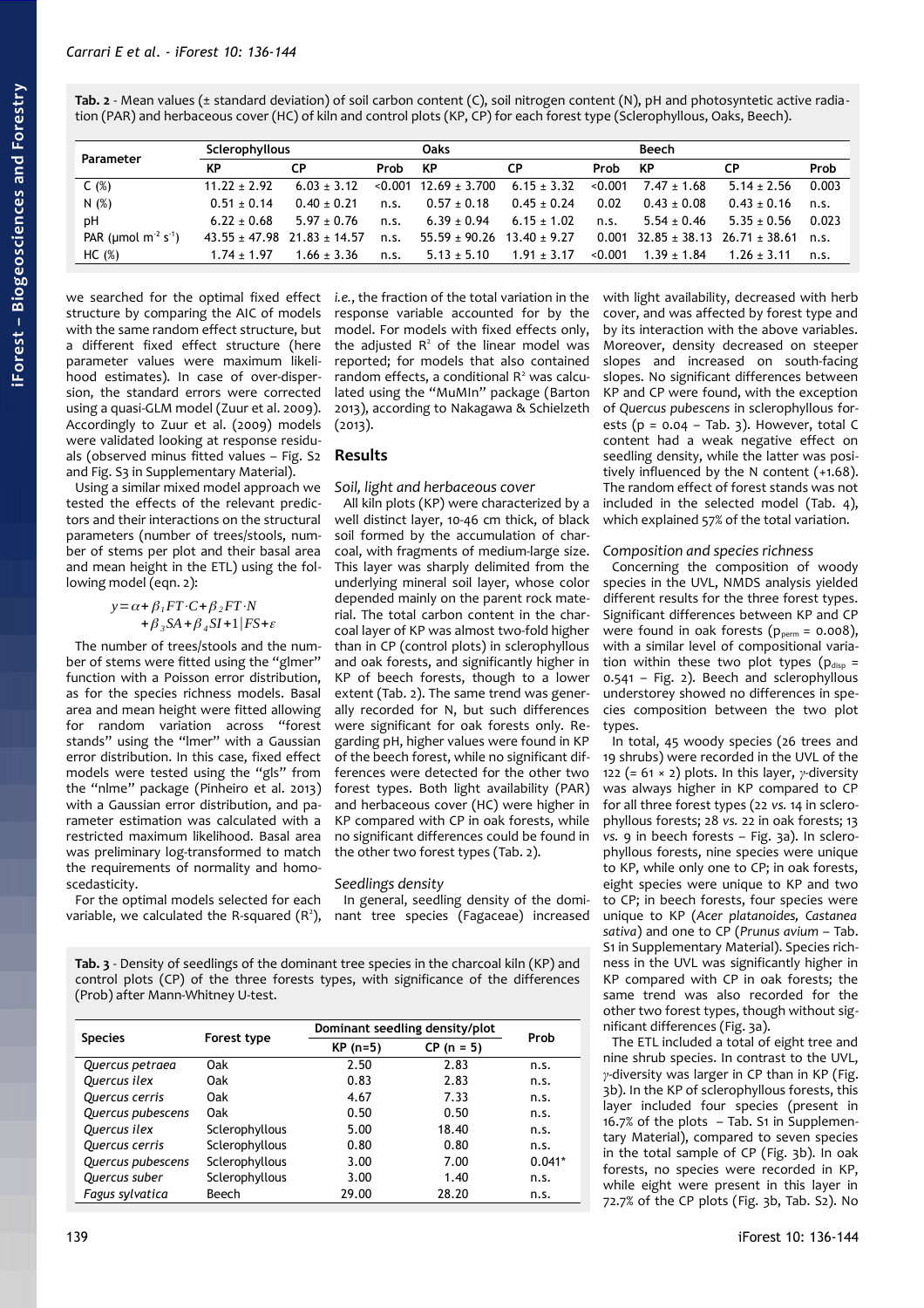<span id="page-4-2"></span>**Tab. 4** - Optimal fixed-effects models for tree seedling density (SD), woody species richness (SR) at the plot level in the understorey (UVL) and established regeneration layer (ETL) based on AIC selection. The random factor "forest stand" was not significant. For each model factor, the relative change in the response variable (± standard error) is indicated, as compared to the reference level for the predictor forest type (beech forest) or for a unit increment of the continuous predictors. R<sup>2</sup> refers to the fraction of the variation explained by the optimal model structure. (HC): herbaceous cover; (C): soil carbon content; (N): soil nitrogen content; (SA): slope aspect; (SI): slope inclination; (df): degrees of freedom; (\*\*\*): p<0.001; (\*\*): p<0.01; (\*): p<0.05. (1): corrected for overdispersion with quasi-Poisson distributions.

| Model factors  | Level                    | SD <sup>1</sup>     | <b>SR-UVL</b>      | SR-ETL              |
|----------------|--------------------------|---------------------|--------------------|---------------------|
| Intercept      |                          | $3.59 \pm 0.47$     | $0.66 \pm 0.20$    | $-4.20 \pm 1.50$    |
| FT.            | <b>Oaks</b>              | $-1.36 \pm 0.64***$ | $1.01 \pm 0.18***$ | $4.20 \pm 1.49**$   |
|                | Sclerophyllous           | $0.33 \pm 0.51$     | $0.76 \pm 0.19***$ | $4.78 \pm 1.49**$   |
| НC             |                          | $-0.07 \pm 0.27**$  | $0.14 \pm 0.04***$ |                     |
|                |                          | $-0.13 \pm 0.09***$ | $0.06 \pm 0.02^*$  | $-0.27 \pm 0.07***$ |
| N              |                          | $1.68 \pm 2.44$     | $-1.35 \pm 0.49^*$ | $3.32 \pm 1.29^*$   |
| PAR            | $\sim$                   | $0.002 \pm 0.004$   | $0.00 \pm 0.00$    |                     |
| <b>SA</b>      | $\overline{\phantom{a}}$ | $0.007 \pm 0.27$    |                    | $\sim$              |
| SI.            | ۰.                       | $-0.02 \pm 0.10$    | $\sim$             | $0.73 \pm 0.41$     |
| <b>FT×PAR</b>  | <b>Oaks</b>              | $0.001 \pm 0.01$    | $0.01 \pm 0.00$    |                     |
|                | Sclerophyllous           | $-0.02 \pm 0.03$    | $0.01 \pm 0.00$    |                     |
| <b>FT</b> ×HC  | Oaks                     | $0.14 \pm 0.08***$  | $-0.09 \pm 0.04*$  |                     |
|                | Sclerophyllous           | $-0.04 \pm 0.40$    | $-0.08 \pm 0.04*$  |                     |
| <b>FT×SI</b>   | <b>Oaks</b>              | $0.18 \pm 0.17$ *   |                    | $-0.55 \pm 0.43$    |
|                | Sclerophyllous           | $-0.35 \pm 0.76$    | ۰.                 | $-1.00 \pm 0.47$ *  |
| df             |                          | 121                 | 121                | 31                  |
| R <sup>2</sup> |                          | 0.658               | 0.658              | 0.574               |
| Overdispersion |                          | 0.747               | 0.747              | 2.47                |

tree species were found in the ETL of KP in beech forests [\(Fig. 3b](#page-4-0)), while beech was present in 14.3% of the CP (Tab. S3). Consequently, species richness at the plot-level in ETL was always significantly higher in CP compared with KP in all forest types [\(Fig.](#page-4-0) [3b](#page-4-0)).

Mixed model analysis showed that the random variation across the examined forest stands was not relevant for species richness in the two layers, while the fixed effect of forest type was always significant, explaining 66% of the total variation in the UVL and a lower proportion (26%) in ETL [\(Tab. 4\)](#page-4-2). In the UVL, C content affected positively SR, while N had a negative effect. Moreover, light and herb cover also increased SR, though to a varying extent

<span id="page-4-0"></span>**Fig. 3** - Differences in plot-level species richness between kiln (KP) and control (CP) plots in the UVL (A) and ETL (B) layers of each forest type. Error bars represents the standard error. Total species richness (*γ*) values of each plot and forest type are reported above each bar. (\*\*\*): p<0.001; (ns): p>0.05.



<span id="page-4-1"></span>**Fig. 2** - Scatter plot from NMDS based on Bray Curtis dissimilarity index of woody species in the understorey (UVL) of oak forests. Differences in woody species composition of the understory of kiln (KP) and control plots (CP) were significant. p<sub>perm</sub> indicates the combined significance of the location and dispersion effect, based on PER-MANOVA with 999 permutations;  $p_{disp}$  indicates the significance of the dispersion effect.

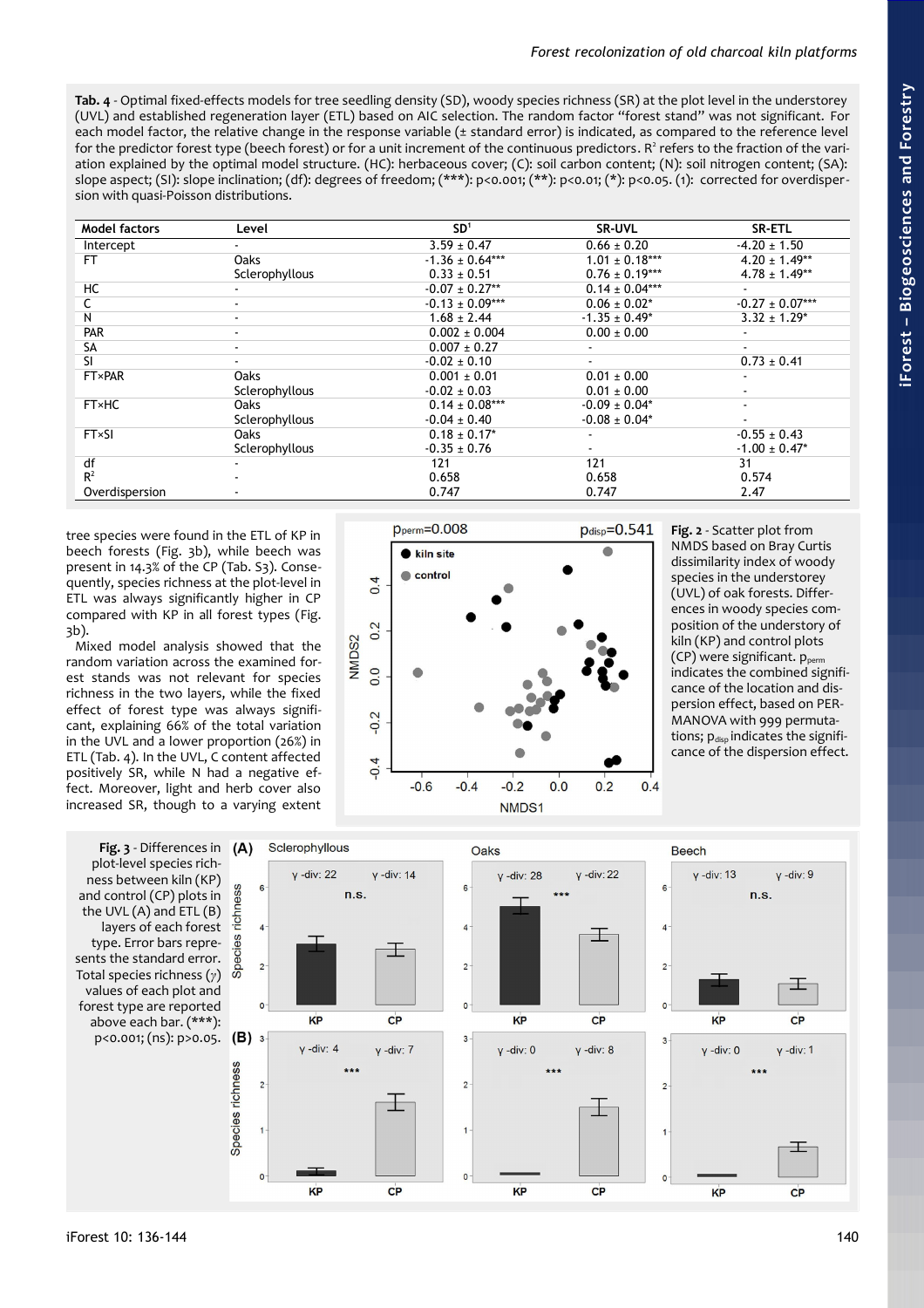

<span id="page-5-0"></span>**Fig. 4** - Differences in structural variables of the ETL layer (1.30-4 m) between kiln (KP) and control plots (CP) for each forest type. (A): mean number of stools per plot; (B): mean number of stems per plot; (C) mean basal area (G, cm<sup>2</sup>); (D) mean height of tree stems (m). Error bars represent the standard error. (\*\*\*): p<0.001; (ns): p>0.05.

depending on the forest type [\(Tab. 4\)](#page-4-2). In the ETL, SR increase was mainly due to N  $(+3.1)$  and slope inclination  $(+0.73)$ , with differences among forest types, while its decrease was mainly associated with C content [\(Tab. 4\)](#page-4-2).

# *Structural parameters*

Regarding the structural variables in the ETL, large differences were found between

the three forest types. As expected, the density of trees and shrubs in the sclerophyllous and oak stands was considerably higher than in the beech stands [\(Fig. 4\)](#page-5-0). Remarkable differences were found comparing KP with CP. No stools or stems were present in KP of oak and beech forests [\(Fig. 4a](#page-5-0), [Fig. 4b](#page-5-0)). In sclerophyll forests, though a few species were present, the mean basal area of KP was always much lower than in CP [\(Fig. 4c](#page-5-0)). The height of these species was also significantly lower in KP [\(Fig. 4d](#page-5-0)).

Looking at the effect of the measured variables on such parameters, FT (forest type), C and N were the main predictors. In particular, C content was the main factor negatively affecting the number of stools and stems, especially in oak forests. Contrastingly, N content was strongly and pos-

<span id="page-5-1"></span>**Tab. 5** - Optimal mixed-effects models for the structural variables in established tree regeneration layer, based on AIC selection. The random factor "forest stand" was significant for number of stools and stems. For each model factor, the relative change in the response variable (± standard error) is indicated, as compared to the reference level for the predictor forest type (beech forest) or for a unit increment of the continuous predictors.  $R^2$  refers to the fraction of the variation explained by the optimal model structure. Over-dispersion is shown for Poisson distribution. (C): soil carbon content; (N): soil nitrogen content; (SA): slope aspect; (SI): slope inclination; (df): degrees of freedom; (1): Parameters corrected for over-dispersion with quasi-Poisson distributions; (2): Significant random effect; (3): Response variable log-transformed; (\*\*\*): p<0.001; (\*\*): p<0.01; (\*): p<0.05.

| <b>Model factors</b> | Levels         | No. Stools <sup>1-2</sup> | No. Stems $1-2$    | Basal area <sup>3</sup> | Stem height                   |
|----------------------|----------------|---------------------------|--------------------|-------------------------|-------------------------------|
| Intercept            |                | $-0.08 \pm 1.07$          | $0.30 \pm 2.10$    | $-0.69 \pm 1.32$        | $-0.88 \pm 0.65$              |
| FТ                   | oaks           | $2.08 \pm 1.32***$        | $2.21 \pm 2.58**$  | $3.62 \pm 2.43$         | $2.77 \pm 0.82***$            |
|                      | sclerophyllous | $3.77 \pm 1.39***$        | $8.78 \pm 2.73**$  | $8.27 \pm 2.57***$      | $2.68 \pm 0.88***$            |
|                      |                | $-0.04 \pm 0.20***$       | $-0.11 \pm 0.41^*$ | $0.11 \pm 0.25$         | $0.05 \pm 0.09$               |
| N                    |                | $1.19 \pm 3.83***$        | $1.50 \pm 7.85^*$  |                         |                               |
| <b>FT×C</b>          | <b>Oaks</b>    | $-0.13 \pm 0.22$          | $-0.17 + 0.46$     | $-0.28 \pm 0.28$        | $-0.20 \pm 0.11$ <sup>*</sup> |
|                      | Sclerophyllous | $1.19 \pm 0.24$           | $-0.82 \pm 0.50$   | $-0.53 \pm 0.31*$       | $-0.17 \pm 0.11$              |
| <b>FT×N</b>          | Oaks           | $0.17 \pm 4.49$           | $1.19 \pm 9.18$    |                         |                               |
|                      | Sclerophyllous | $1.61 \pm 4.95$           | $6.02 \pm 10.01$   |                         |                               |
| <b>SA</b>            |                | $-0.002 \pm 0.2$          |                    | $\sim$                  | $\sim$                        |
| SI.                  |                |                           | $\blacksquare$     | $0.28 \pm 0.41$         | $\sim$                        |
| <b>FT×SI</b>         | <b>Oaks</b>    |                           | $\blacksquare$     | $1.09 \pm 0.73$         | ٠                             |
|                      | Sclerophyllous |                           |                    | $1.13 \pm 0.92$         | $\blacksquare$                |
| Variance             | Forest stand   | $0.37 \pm 0.60$           | $0.33 \pm 0.57$    |                         | $\sim$                        |
| df                   |                | 121                       | 121                | 121                     | 121                           |
| $R^2$                |                | 0.424                     | 0.438              | 0.291                   | 0.211                         |
| Overdispersion       |                | 1.62                      | 3.43               |                         |                               |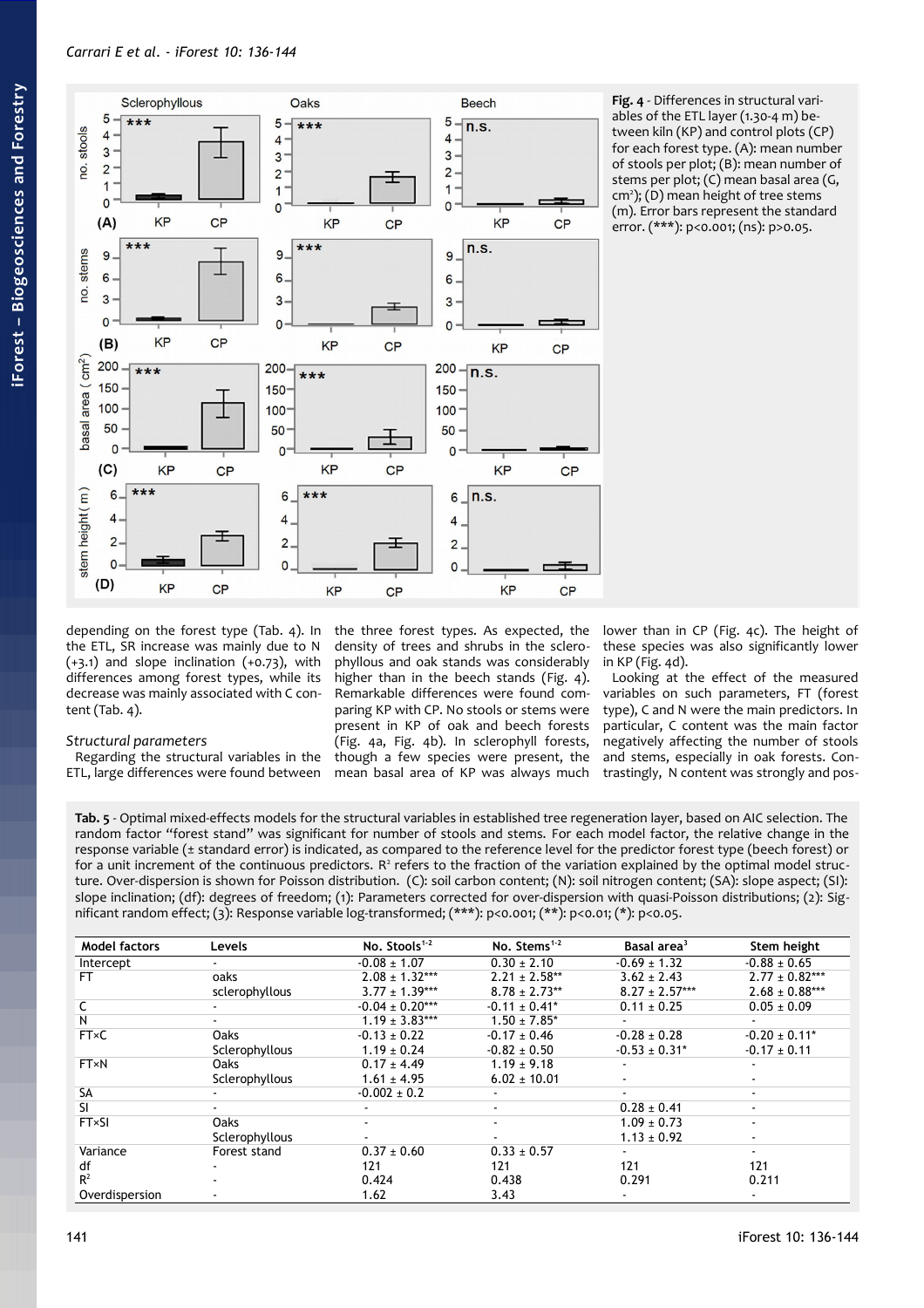itively related with number of stools and stems, both alone and in the interaction with forest type, while it was not significant for the other two variables. Moreover, slope inclination and aspect had other minor effects on structural variables [\(Tab.](#page-5-1) [5\)](#page-5-1). The models for the number of stools and stems explained up to the 42% and 44% of the variation, respectively, while the models for the mean basal area and height explained not more than 30% of the total variation. The best model for number of stools and stems included the random factor of the forest stand location [\(Tab. 5\)](#page-5-1).

#### **Discussion**

The results of this study, obtained by analyzing three distinct forest types, demonstrated that former charcoal platforms represent a peculiar microhabitat for the regeneration of woody species.

The effect of kiln platforms on the *γ*-diversity in the understorey layer was clearly positive, especially in oak forests, where richness was also enhanced at the plotlevel. In the latter forest type, kiln platforms also affected the composition in woody species, in line with previous studies on the understorey in mixed oak stands of the same area (Carrari et al. 2016a), as well as in beech forests of Germany (Wittig et al. 1999). Interestingly, no selection effect seems to occur at this early stage of regeneration, since the species recorded have different ecological requirements and functional traits, especially in thermophilous oak forests (Carrari et al. 2016b). Regeneration of pioneer shrub species such as *Cytisus scoparius, Crataegus monogyna* and *Prunus spinosa* occurred in the understorey mixed with those of early- and late-successional trees, such as *Fraxinus ornus* and *Quercus ilex*, respectively, depending on the forest type.

Recent findings have proven that kiln platforms are microhabitats which favor species diversity in the understory (Carrari et al. 2016a). The results of our models revealed that various factors significantly affect woody species composition in the understory, among which herb cover. Facilitation mechanisms among plants (Callaway 1995) may explain the positive influence of herbaceous cover on tree species richness in platforms of oak forests. On the other hand, herb cover negatively influenced the seedling density of dominant trees, likey due to the higher competitive ability of herbaceous plants for soil nutrients (Lyon & Sharpe 2003). Moreover, other important factors affecting woody species richness on the platforms are the higher C content in the soil and the increased light availability, the latter being a major driver of understory diversity and productivity in European forests (Axmanová et al. 2011, Ewald 2008). Indeed, charcoal platforms may initially act as small canopy gaps, increasing the light available on the forest ground and positively affecting the early regeneration stages (Poulson

& Platt 1989, Beckage et al. 2008). It is well documented that canopy gaps can provide recruitment opportunities for tree seedlings and thus increase the number of species, promoting forest diversity (Busing & White 1997). In beech forests, the soil pH was higher in our platforms than in control plots, confirming previous findings in other kiln sites in North America and Europe (Mikan & Abrams 1995, 1996, Young et al. 1996, Wittig et al. 1999, Criscuoli et al. 2014). This is likely another positive factor for species richness, also based on evidence from deciduous woodlands in central Europe (Chytry et al. 2003, Axmanová et al. 2011). On the contrary, the higher N availability resulted to negatively affect woody species richness, since most plants are outcompeted by few species able to better exploit this resource (Clark et al. 2007).

Regarding the effects of kiln platforms on the established regeneration layer (1.3-4 m), the response of woody species was generally largely negative. Remarkably, a similar detrimental influence on the woody species was found in the old charcoal platforms of south-eastern Pennsylvania (Mikan & Abrams 1995) and the Appalachian mountains in north America (Young et al. 1996). In our study, both total (*γ*-diversity) and plot-level species richness were generally lower on the platforms than in the control plots for both oak and sclerophyllous forests, clearly indicating less suitable conditions for trees and shrubs at later stages of their development.

A similar negative effect was detected for most structural variables. Although seedling density in the understorey was similar between platforms and control plots, the number of stools and stems per plot above 1.3 m (ETL) was much lower in platforms than in the adjacent stands of sclerophyllous forests, or even stools and stems are completely lacking in oak and beech forests.

Overall, these findings suggest that such contrasting "kiln platform effect" is not simply a "forest gap effect", but is driven by peculiar factors that are likely associated with the long-lasting production of wood charcoal at the same sites. According to previous works (Mikan & Abrams 1995, 1996, Carrari et al. 2016a), these include abiotic conditions, most likely in the soil, and possibly other components of biotic nature. The results of our models allow to exclude the increased soil nitrogen content as a negative factor for species richness, as well as the number of stems and stools. Instead, there is evidence for a general negative effect of soil carbon content on species richness and most structural parameters, with differences among forest types. Hence, there is a contrasting response of woody species to increased soil C (positive in the UVL and negative in ETL) and N content (negative in the UVL and positive in ETL).

The high C content in the platform soil is

mainly due to the large proportion of charred fragments, as recently demonstrated for a hearth in the Eastern Alps (Criscuoli et al. 2014). Thus, the negative effect on the established regeneration layer are likely associated with the charcoal accumulation in the soil, rather than to its carbon content *per se*. Consequences of charcoal accumulation on tree growth are still poorly known. A positive influence has been reported by authors who support the "biochar" practice to promote forest restoration (Thomas & Gale 2015). Indeed, previous studies suggested that the higher availability of some macro- and micronutrients in these soils could exert a positive effects on microbial communities, as in the case of the south American Terra Preta soils (Glaser et al. 2001, 2002, Lehmann et al. 2003, Kim et al. 2007) and charcoal hearths in the Alpine region (Criscuoli et al. 2014). In this context, our results are in line with the positive effect of charcoal on nutrient availability (especially due to the reduced leaching of nitrogen) reported in several agricultural biochar studies (Bell & Worrall 2011, Knowles et al. 2011, Ventura et al. 2012).

On the other hand, less favourable effects of chacoal on plant growth have been reported in the literature, such as an altered nutrition as a consequence of the poor development of mycorrhizal fungi. For example, experimental "biochar" studies on agricultural crops showed its negative effect on arbuscular mycorrhizal fungi (Warnock et al. 2007), and a decrease in both bio-available organic C and N in their ectomycorrhizal system (Wallstedt et al. 2002). Further, Gaur & Adholeya (2000) found that the biochar media hampered the P uptake by host plants, indicating that in some cases charcoal may reduce the formation of mycorrhiza by decreasing the nutrient availability or creating unfavorable nutrient ratios in the soil (Wallstedt et al. 2002).

Another consequence of charcoal addition is the alteration of the soil water retention. Although charcoal is known to positively affect soil water retention due to its porosity, the real availability of charcoaladsorbed water to plants still needs to be assessed (Karhu et al. 2011).

Finally, we cannot exclude that other factors not considered in this study could patly explain the "kiln platform effect", such as the repeated soil heating on the platforms. It is well documented that slash pile burning in forests can cause cascading effects on soil structure (*e.g.*, porosity) and chemical properties (*e.g.*, pH, nutrient availability) and has a negative impact on the populations of arbuscular mycorrhizal fungi (Korb et al. 2004) and microbial communities (Jiménez Esquilín et al. 2007). In addition, Mikan & Abrams (1995) suggested the presence of potentially harmful soluble salts in the soil of charcoal platforms that may cause physiological drought. In our study, the presence of drought-tolerant species in the overstorey of the char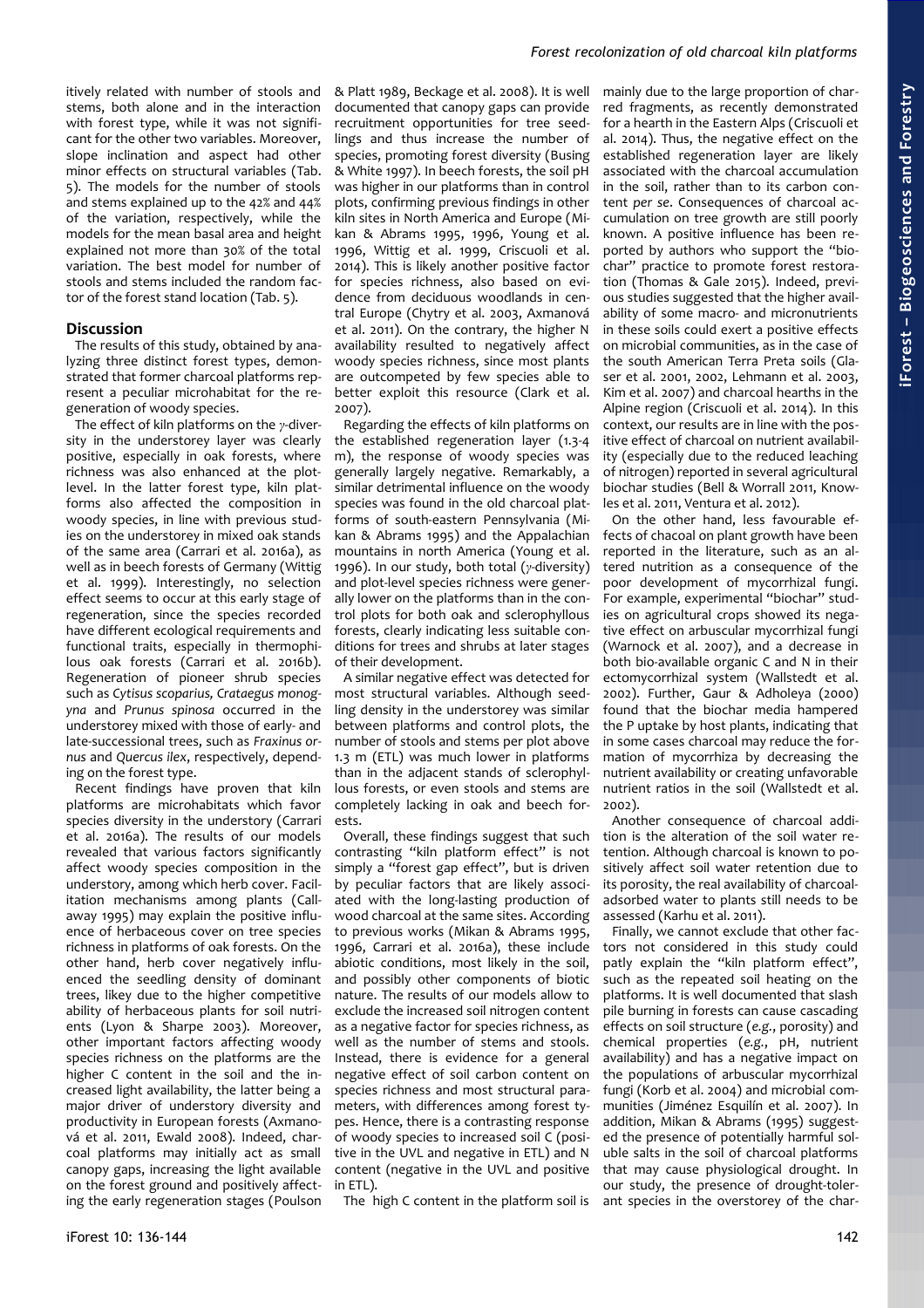coal sites (*e.g.*, *Fraxinus ornus, Arbutus unedo*) and the lack of some more mesophytic species found in the overstorey of the controls (*e.g.*, *Acer campestre, Carpinus betulus*) may lend circumstantial support to this hypothesis.

#### **Conclusions**

The extensive networks of old charcoal platforms in Mediterranean forests provide a natural experimental setting to investigate the legacy effects of an ancient form of forest use on tree regeneration dynamics. In this work, we demonstrated a general positive influence of kiln platforms on woody species at their first stage of regeneration in three different forest types. On the other hand, we found that the further growth and development of trees is negatively affected by modified soil and environmental conditions that prevent their access and establishment into the higher layers, thus causing a substantial lack of forest recolonization. This effect hinders or at least slows down the recolonization of even the oldest kiln platforms, unlike in forest gaps of different origin. Whether charcoal accumulation *per se* has a negative impact on tree growth remains an open issue which should be investigated on different species with an experimental approach.

#### **List of abbreviations**

KP: charcoal kiln plot; CP: control plot; UVL: understorey vegetation layer; ETL: established tree regeneration layer; SR: species richness.

#### **Acknowledgements**

Authors wish to thank Giacomo Certini (University of Firenze, Italy), Giovanni Mastrolonardo (University of Bologna, Italy) and Davide Ascoli (University of Torino, Italy) for discussion and comments that improved the first version of the manuscript; Giovanni Quilghini (Corpo Forestale dello Stato, UTB Pratovecchio, AR, Italy) for allowing field sampling in the Badia Prataglia forest, and Andrea Barzagli for his help during the field work. This study was supported by funds from the Italian Ministry of University and Scientific Research and the University of Firenze to FS; the research of KV is supported by the ERC Consolidator Grant 614839 - PASTFOR-WARD.

## **References**

- Akaike H (1973). Information theory and an extension of the maximum likelihood principle. In: Proceedings of "2<sup>nd</sup> International Symposium on Information Theory" (Petrov BN, Paki FC eds). Tsahkadsor (Armenia, USSR) 2-8 Sep 1971. Akademia Kiado, Budapest, Hungary, pp. 267-281.
- Anderson M (2001). A new method for non-parametric multivariate analysis of variance. Austral Ecology 26: 32-46. - doi: [10.1111/j.1442-9993.2001.](http://dx.doi.org/10.1111/j.1442-9993.2001.01070.pp.x) [01070.pp.x](http://dx.doi.org/10.1111/j.1442-9993.2001.01070.pp.x)

Antal MJ, Gronli M (2003). The art, science, and technology of charcoal production. Industrial and Engineering Chemistry Research 42 (8): 1619-1640. - doi: [10.1021/ie0207919](http://dx.doi.org/10.1021/ie0207919)

- Attwood M, Iavicoli C, Seppilli T (1981). Il Carbonaio, una tecnica tradizionale di preparazione del carbone da legna nella montagna Cortonese [The charcoal burner, a traditional technique of charcoal production on the mountains around Cortona]. La Zincografica Fiorentina, Firenze, Italy, pp. 47. [in Italian]
- Axmanová I, Zeleny D, Li CF, Chytry M (2011). Environmental factors influencing herb layer productivity in Central European oak forests: insights from soil and biomass analyses and a phytometer experiment. Plant and Soil 342 (1- 2): 183-194. - doi: [10.1007/s11104-010-0683-9](http://dx.doi.org/10.1007/s11104-010-0683-9)
- Bates D, Maechler M, Bolker B, Walker S, Christensen RHB, Singmann H, Dai B, Eigen C, Rcpp L (2014). Package "lme4". R Foundation for Statistical Computing, Vienna, Website. [online] URL: [http://cran.r-project.org/web/packages/lm](http://cran.r-project.org/web/packages/lme4/lme4.pdf) [e4/lme4.pdf](http://cran.r-project.org/web/packages/lme4/lme4.pdf)
- Barton K (2013). MuMIn: multi-model inference. R package version 1(5), R Project for Statistical Computing, Vienna, Austria, Website. [online] URL: [http://cran.r-project.org/web/packages/](https://cran.r-project.org/web/packages/MuMIn/MuMIn.pdf) [MuMIn/MuMIn.pdf](https://cran.r-project.org/web/packages/MuMIn/MuMIn.pdf)
- Beckage B, Kloeppel BD, Yeakley JA, Taylor SF, Coleman DC (2008). Differential effects of understory and overstory gaps on tree regeneration. The Journal of the Torrey Botanical Society 135: 1-11. - doi: [10.3159/07-RA-034.1](http://dx.doi.org/10.3159/07-RA-034.1)

Bell MJ, Worrall F (2011). Charcoal addition to soils in NE England: a carbon sink with environmental co-benefits? Science of Total Environment 409: 1704-1714. - doi: [10.1016/j.scitotenv.20](http://dx.doi.org/10.1016/j.scitotenv.2011.01.031) [11.01.031](http://dx.doi.org/10.1016/j.scitotenv.2011.01.031)

Blondel J (2006). The "design" of Mediterranean landscapes: a millennial story of humans and ecological systems during the historic period. Human Ecology 34: 713-729. - doi: [10.1007/s1074](http://dx.doi.org/10.1007/s10745-006-9030-4) [5-006-9030-4](http://dx.doi.org/10.1007/s10745-006-9030-4)

- Busing RT, White PS (1997). Species diversity and small-scale disturbance in an old growth temperate forest: a consideration of gap partitioning concepts. Oikos 78: 562-568. - doi: [10.2307/](http://dx.doi.org/10.2307/3545618) [3545618](http://dx.doi.org/10.2307/3545618)
- Callaway RM (1995). Positive interactions among plants. The Botanical Review 61 (4): 306-349. doi: [10.1007/BF02912621](http://dx.doi.org/10.1007/BF02912621)
- Cantiani M (1955). Ricerche sperimentali sulla carbonizzazione della legna di cerro e di faggio [Experimental researches on the charcoaling process of the Turkey oak and beech timber]. Italia Forestale e Montana 10: 125-129. [in Italian]
- Carrari E, Ampoorter E, Coppi A, Verheyen K, Selvi F (2016a). Former charcoal kiln platforms serve as microhabitats that increase the understorey diversity in Mediterranean forests. Applied Vegetation Science 19: 486-497. - doi: [10.1111/avsc.12238](http://dx.doi.org/10.1111/avsc.12238)
- Carrari E, Ampoorter E, Coppi A, Selvi F (2016b). Diversity of secondary woody species in relation to species richness and cover of dominant trees in thermophilous deciduous forests. Scandinavian Journal of Forest Research 31: 484- 494. - doi: [10.1080/02827581.2015.1081981](http://dx.doi.org/10.1080/02827581.2015.1081981)
- Cheng CH, Lehmann J, Thies JE, Burton SD (2008). Stability of black carbon in soils across a climatic gradient. Journal of Geophysical Research 113: 2005-2012. - doi: [10.1029/2007JC004](http://dx.doi.org/10.1029/2007JC004106)

#### [106](http://dx.doi.org/10.1029/2007JC004106)

- Chytry M, Tichy L, Rolecek J (2003). Local and regional patterns of species richness in Central European vegetation types along the pH/calcium gradient. Folia Geobotanica 38 (4): 429- 442. - doi: [10.1007/BF02803250](http://dx.doi.org/10.1007/BF02803250)
- Clark CM, Cleland EE, Collins SL, Fargione JE, Gough L, Gross KL, Pennings SC, Suding KN, Grace JB (2007). Environmental and plant community determinants of species loss following nitrogen enrichment. Ecology Letters 10 (7): 596-607. - doi: [10.1111/j.1461-0248.2007.01053.x](http://dx.doi.org/10.1111/j.1461-0248.2007.01053.x)
- Cremaschi M, Pizzi C, Valsecchi V (2006). Water management and land use in the terramare and a possible climatic co-factor in their abandonment: the case study of the terramara of Poviglio Santa Rosa (Northern Italy). Quaternary International 151: 87-98. - doi: [10.1016/j.](http://dx.doi.org/10.1016/j.quaint.2006.01.020) [quaint.2006.01.020](http://dx.doi.org/10.1016/j.quaint.2006.01.020)
- Criscuoli I, Alberti G, Baronti S, Favilli F, Martinez C, Calzolari C, Pesceddu E, Rumpel C, Viola R, Miglietta F (2014). Carbon sequestration and fertility after centennial time scale incorporation of charcoal into soil. PloS ONE 9: e91114. doi: [10.1371/journal.pone.0091114](http://dx.doi.org/10.1371/journal.pone.0091114)
- Deforce K, Boeren I, Adriaenssens S, Bastiaens J, De Keersmaeker L, Haneca K, Tys D, Vandekerkhove K (2013). Selective woodland exploitation for charcoal production. A detailed analysis of charcoal kiln remains (ca. 1300-1900 AD) from Zoersel (northern Belgium). Journal of Archaeological Science 40 (1): 681-689. - doi: [10.1016/j.jas.2012.07.009](http://dx.doi.org/10.1016/j.jas.2012.07.009)
- European Environment Agency (2007). European forest types. Categories and types for sustainable forest management reporting and pol $icy$  ( $2<sup>nd</sup>$  edn). EEA Technical Report 09/2006, European Environment Agency, Copenhagen, Denmark, pp. 111.
- European Soil Bureau Network (2005). Soil atlas of Europe. Office for Official Publications of the European Communities, European Commission, L-2995 Luxembourg, pp. 128.
- Ewald J (2008). Plant species richness in mountain forests of the Bavarian Alps. Plant Biosystems 142 (3): 594-603. - doi: [10.1080/112635008](http://dx.doi.org/10.1080/11263500802410942) [02410942](http://dx.doi.org/10.1080/11263500802410942)
- Gaur A, Adholeya A (2000). Effects of the particle size of soilless substrates upon AM fungus inoculum production. Mycorrhiza 10: 43-48. doi: [10.1007/s005720050286](http://dx.doi.org/10.1007/s005720050286)
- Giorgerini C (2009). Carbone e carbonaie [Charcoal and charcoal kilns]. I Quaderni del Circolo, Sassetta ed., Livorno, Italy, pp. 20. [in Italian]
- Glaser B, Lehmann J, Zech W (2002). Ameliorating physical and chemical properties of highly weathered soils in the tropics with charcoal - a review. Biology and Fertility of Soils 35: 219-230. - doi: [10.1007/s00374-002-0466-4](http://dx.doi.org/10.1007/s00374-002-0466-4)
- Glaser B, Haumaier L, Guggenberger G, Zech W (2001). The "Terra preta" phenomenon: a model for sustainable agriculture in the humid tropics. Naturwissenschaften 88 (1): 37-41. - doi: [10.1007/s001140000193](http://dx.doi.org/10.1007/s001140000193)
- Jiménez Esquilín AE, Stromberger ME, Massman WJ, Frank JM, Shepperd WD (2007). Microbial community structure and activity in a Colorado Rocky Mountain forest soil scarred by slash pile burning. Soil Biology and Biochemistry 39: 1111- 1120. - doi: [10.1016/j.soilbio.2006.12.020](http://dx.doi.org/10.1016/j.soilbio.2006.12.020)

Karhu K, Mattila T, Bergström I, Regina K (2011).